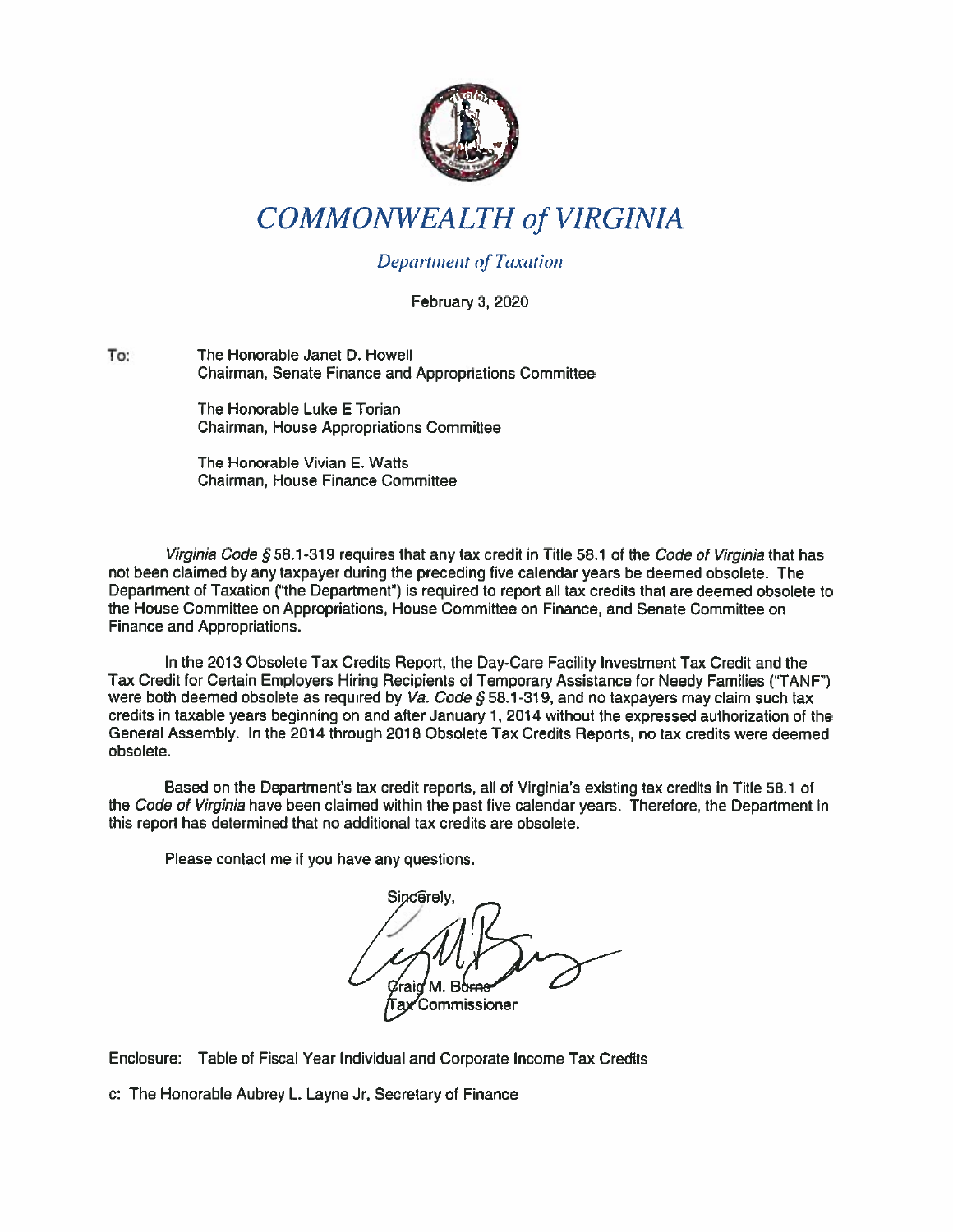## Fiscal Year Individual and Corporate Income Tax Credits tn Title 58.1 Number of Returns Processed During Fiscal Years 2015-2019

| <b>Code Section(s)</b>     | Credit                                                                                                        | <b>Year Enacted</b>                            | <b>Credit Claimed Against</b>                                      | 2015        | 2016    | 2017           | 2018            | 2019           |
|----------------------------|---------------------------------------------------------------------------------------------------------------|------------------------------------------------|--------------------------------------------------------------------|-------------|---------|----------------|-----------------|----------------|
| More than 10 years old:    |                                                                                                               |                                                |                                                                    |             |         |                |                 |                |
| § 58.1-439.18 et seq.      | Neighborhood Assistance Act Credit                                                                            | 1981 (effective July 1, 1981)                  | Individual, Corporate,<br><b>Insurance and Bank</b>                | 4,393       | 4.853   | 4,462          | 4,330           | 4,210          |
| §§ 58.1-334 & 58.1-432     | <b>Conservation Tillage Equipment Credit</b>                                                                  | 1985 (effective 1985)                          | <b>Individual and Corporate</b>                                    | 255         | 205     | 141            | 136             | 131            |
| 558.1-435                  | <b>Low-Income Housing Credit</b>                                                                              | 1989 (effective 1990)                          | Individual, Corporate,                                             | ÷           |         |                | $\mathbf 0$     |                |
| 55 58.1-337 & 58.1-436     | Advanced Technology Pesticide and Fertilizer Application Equipment Credit                                     | 1990 (effective 1990)                          | <b>Insurance and Bank</b><br><b>Individual and Corporate</b>       | 99          | 111     | 90             | 84              | 78             |
| § 58.1-438.1               | Tax Credit for Vehicle Emissions Testing Equipment and Clean-Fuel Vehicles and Certain                        | 1993 (effective 1993)                          | <b>Individual and Corporate</b>                                    | 41          | 60      | 32             | 55              | 43             |
| § 58.1-439                 | <b>Refueling Property</b><br>Major Business Facility Job Tax Credit                                           | 1994 (ellective 1995)                          | Individual, Corporate,                                             | 74          | 22      | 17             | 11              | $\mathbf{9}$   |
| §58.1-439.2                | Coalfield Employment Enhancement Tax Credit (Refundable)                                                      |                                                | <b>Insurance and Bank</b>                                          | 49          | 34      |                |                 | 16             |
| § 58.1-439.1               | Clean Fuel Vehicle and Advanced Cellulosic Biofuels Job Creation Tax Credit                                   | 1995 (effective 1996)<br>1995 (effective 1996) | <b>Individual and Corporate</b><br><b>Individual and Corporate</b> | 191         | 199     | 25<br>106      | 23<br>89        | 113            |
|                            |                                                                                                               |                                                | Individual, Corporate,                                             |             |         |                |                 |                |
| 5 58.1-339.2               | <b>Historic Rehabilitation Tax Credit</b>                                                                     | 1996 (effective 1997)                          | <b>Insurance and Bank</b>                                          | 1,038       | 1,095   | 899            | 729             | 811            |
| § 58.1-439.4               | Day-Care Facility Investment Credit                                                                           | 1996 (effective 1997)                          | Individual and Corporate                                           | 0           | $\circ$ | 0              | $\mathbf 0$     | $\mathbf 0$    |
| §§ 58.1-339.3 & 58.1-439.5 | Agricultural Best Management Practices Tax Credit                                                             | 1996 (effective 1998)                          | Individual and Corporate                                           | 471         | 412     | 306            | 228             | 364            |
| $$58.1 - 439.6$            | <b>Worker Retraining Tax Credit</b>                                                                           | 1997 (effective 1999)                          | Individual, Corporate.<br><b>Insurance and Bank</b>                | 6           | 11      |                | $\bullet$       | $\mathbf{o}$   |
| § 58.1-439.7               | Recyclable Materials Processing Equipment Credit                                                              | 1998 (effective 1999)                          | <b>Individual and Corporate</b>                                    | 91          | 159     | 72             | 84              | 110            |
| § 58.1-332.1               | <b>Foreign Tax Credit</b>                                                                                     | 1998 (effective 1998)                          | <b>Individual Only</b>                                             | 1,689       | 1,543   | 316            | 218             | 321            |
| 5 58.1-339.4               | Qualified Equity and Subordinated Debt Investments Tax Credit                                                 | 1998 (effective 1999)                          | Individual Only                                                    | 241         | 218     | 247            | 257             | 272            |
| 558.1-439.10               | Waste Motor Oil Burning Equipment Credit                                                                      | 1998 (ellective 1999)                          | Individual and Corporate                                           | 62          | 77      | 46             | 49              | 42             |
| § 58.1-439.9               | Tax Credit for Certain Employers Hiring Recipients of Temporary Assistance to Needy<br><b>Families (TANF)</b> | 1998 (effective 1999)                          | <b>Individual and Corporate</b>                                    | 0           | 0       | 0              | 0               | $\bf 0$        |
| § 58.1-512                 | <b>Land Preservation Tax Credit</b>                                                                           | 1999 (effective 2000)                          | <b>Individual and Corporate</b>                                    | 3,842       | 3,458   | 3,371          | 3,408           | 4,762          |
| § 58.1-339.6               | <b>Political Candidales Contribution Tax Credit</b>                                                           | 1999 (effective 2000)                          | <b>Individual Only</b>                                             | 17,357      | 22,022  | 22,816         | 2,879           | 467            |
| § 58.1-339.7               | <b>Livable Home Tax Credit</b>                                                                                | 1999 (effective 2000)                          | Individual and Corporate                                           | 284         | 310     | 269            | 264             | 328            |
| § 58.1-433.1               | Virginia Coal Employment and Production Incentive Tax Credit                                                  | 1999 (elfective 2001)                          | Corporate Only                                                     | 7           |         | 6              |                 | 5              |
| § 58.1-339.8               | Low-Income Taxpayer Credit                                                                                    | 2000 (effective 2000)                          | Individual Only                                                    | 364,370     | 367,612 | 355,880        | 346,935         | 346,817        |
|                            | §§ 58.1-339.10 & 58.1-439.12 Riparian Forest Bufler Protection for Waterways Tax Credit                       | 2000 (effective 2000)                          | <b>Individual and Corporate</b>                                    | 98          | 111     | 110            | 92              | 134            |
| 558.1-339.9                | <b>Rent Reductions Tax Credit</b>                                                                             | 2000 (effective 2000)                          | Individual and Corporate                                           | 0           | $\circ$ | $\mathbf 0$    | 0               | $\bf{0}$       |
| § 58.1-339.11              | Long-term Care Insurance Tax Credit                                                                           | 2006 (effective 2006)                          | <b>Individual Only</b>                                             | 4,081       | 1,507   | 717            | 567             | 569            |
| § 58.1-439.12:02           | Biodiesel and Green Diesel Fuels Producers Tax Credit                                                         | 2008 (effective 2008)                          | <b>Individual and Corporate</b>                                    | $\mathbf 0$ |         |                |                 | $\mathbf 0$    |
| Less than 10 years old:    |                                                                                                               |                                                |                                                                    |             |         |                |                 |                |
| § 58.1-439.12:05           | <b>Green Job Creation Tax Credit</b>                                                                          | 2010 (effective 2010)                          | <b>Individual and Corporate</b>                                    |             | 6       | 8              | 29              | 9              |
| § 58.1-439.12:04           | Tax Credit for Participating Landlords (Community of Opportunity)                                             | 2010 (effective 2010)                          | <b>Individual and Corporate</b>                                    | 20          | 11      | 12             | 8               | $\mathbf 0$    |
| § 58.1-339.12              | Farm Wineries and Vineyards Tax Credit                                                                        | 2011 (ellective 2011)                          | <b>Individual and Corporate</b>                                    | 63          | 55      | 56             | 50              | 51             |
| § 58.1-439.12:03           | Motion Picture Production Tax Credit (refundable)                                                             | 2011 (effective 2011)                          | Individual and Corporate                                           | 4           |         |                |                 | $\bf 0$        |
| § 58.1-439.12:06           | <b>International Trade Facility Tax Credit</b>                                                                | 2011 (effective 2011)                          | <b>Individual and Corporate</b>                                    | 13          | 66      | 9              | 9               | $\overline{t}$ |
| §58.1-439.12:08            | Research and Development Expenses Tax Credit (refundable)                                                     | 2011 (effective 2011)                          | <b>Individual and Corporate</b>                                    | 317         | 400     | 293            | 365             | 446            |
| §58.1-439.12:09            | Barge and Rail Usage Tax Credit                                                                               | 2011 (effective 2011)                          | Individual, Corporate,<br><b>Insurance and Bank</b>                | $\bullet$   | 5       | $\mathbf 0$    |                 |                |
| §58.1-439.12:10            | Virginia Port Volume Increase Tax Credit                                                                      | 2011 (effective 2011)                          | Individual and Corporate                                           | 34          | 24      | 22             | 25              | 24             |
| §58.1-439.12:07            | <b>Telework Expenses Tax Credit</b>                                                                           | 2011 (effective 2012)                          | Individual and Corporate                                           | 10          | 9       | $\overline{7}$ | 13              | 4              |
| \$58.1-439.26              | <b>Education Improvement Scholarships Tax Credits</b>                                                         | 2012 (elfective 2013)                          | Individual, Corporate,                                             | 347         | 739     | 948            | 1,107           | 1,399          |
| 558.1-439.12:11            | Major Research and Development Expenses Tax Credit                                                            |                                                | <b>Insurance and Bank</b>                                          |             |         |                |                 |                |
| \$58.1-439.12:12           |                                                                                                               | 2016 (effective 2017)                          | <b>Individual and Corporate</b>                                    | n.a         | n.a.    | n.a.           | 23<br>$\bullet$ | 24             |
|                            | <b>Food Crop Donation Tax Credit</b>                                                                          | 2016 (effective 2017)                          | Individual and Corporate                                           | n.a.        | n.a.    | n.a.           |                 | $\mathbf{0}$   |

Notes:

1. Number of returns and amounts are for income lax returns processed during the fiscal year, regardless of taxable year. For most credits, returns for multiple taxable years were processed during the fiscal year. The tota

2. If a return was amended or audited during the liscal year, only the additional credit amount (or reduction) is included.<br>3. The amount shown for the Coalfelds Employment Enhancement Tax credit includes the amount refund

\* Data for this credit is not available for release because fewer than four returns claiming the credit have been processed in during the fiscal year.